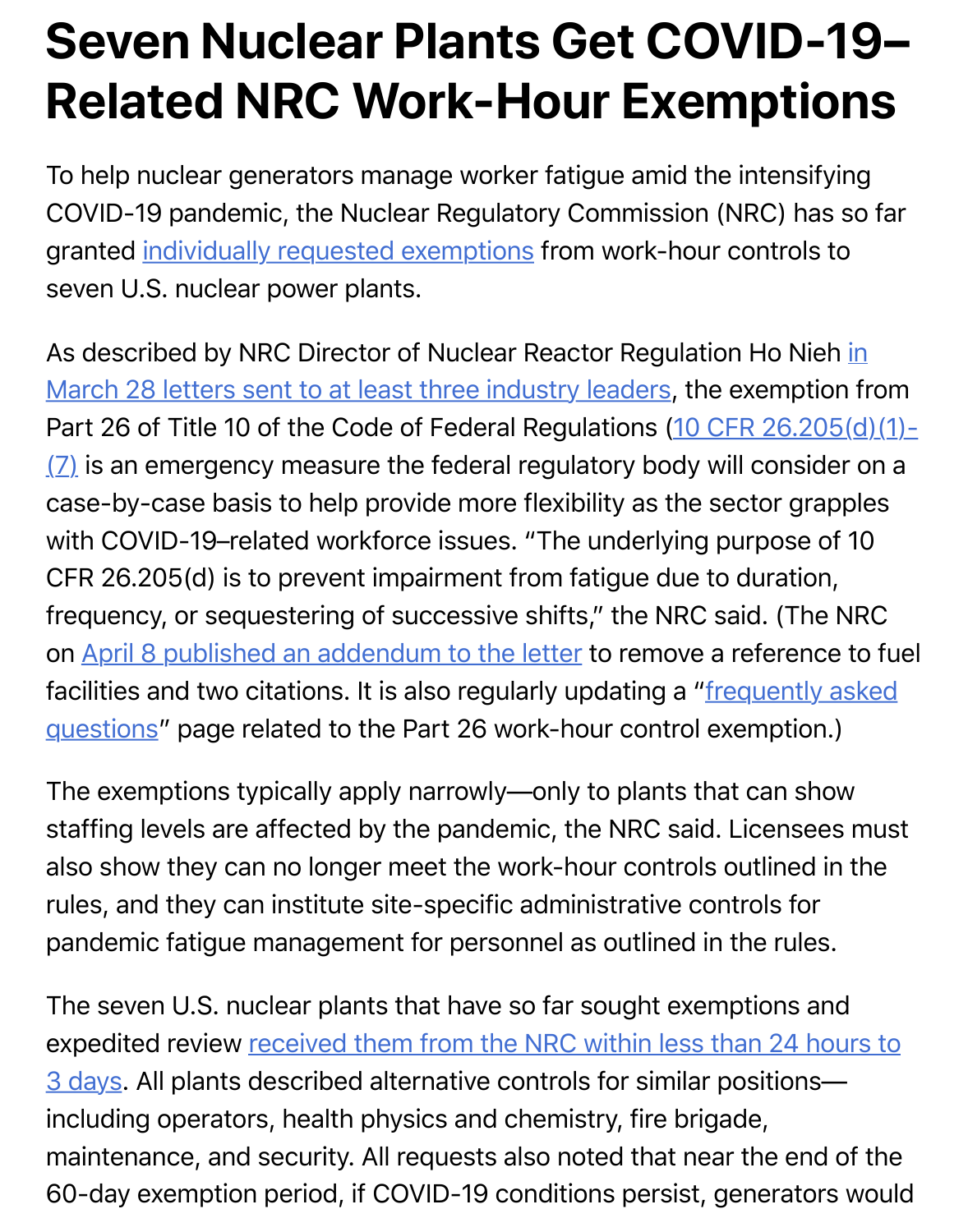the alternation is probability for  $\mathbb{L}$  is probability taking stationary is probability taking taking taking  $\mathbb{L}$ steps to complete necessary work, testing, and inspections in a man that supports worker and neighboring community safety to limit the of the COVID-19 virus," the company wrote in its request.

Also notable is that **Exelon on April 13** announced it completed its 20 spring refueling outage at Unit 1 in 16 days—a full two weeks faster U.S. average, and a station record—even though it reported two con cases of COVID-19 during the outage. "We continue to follow a rigo pandemic prepared[ness plan that incl](https://www.exeloncorp.com/locations/Pages/Limerick-Generating-Station-Refueling-Outage.aspx)udes strict governance to prev slow the spread of the virus following the outage," the company said

**Ginna (Exelon).** Granted on April 7, the exemption for the 576-MW Ontario, New York, is effective until June 5. Ginna began its planned refueling outage on April 6. Exelon told the NRC that "Ginna's opera outage must be conducted such that the plant is available when need including during the critical peak summer loads."

**Quad Cities (Exelon).** Granted on April 8, the exemption for this two-1,900–MW plant in Illinois, will be effective until June 9.

**Braidwood (Exelon).** Granted on April 13 (and effective on April 20 exemption for the 2,389-MW plant in Illinois will be effective until June Braidwood 2 began a scheduled 20-day refueling outage on April 20. part of Braidwood's comprehensive COVID-19 safety precautions all employees and contractors must pass a symptom screening and bo temperature check prior to entering every shift. We're also requiring distancing, remote work where possible, frequent hand washing, an increased facility cleaning and disinfection," Exelon said in a fact she about the outage.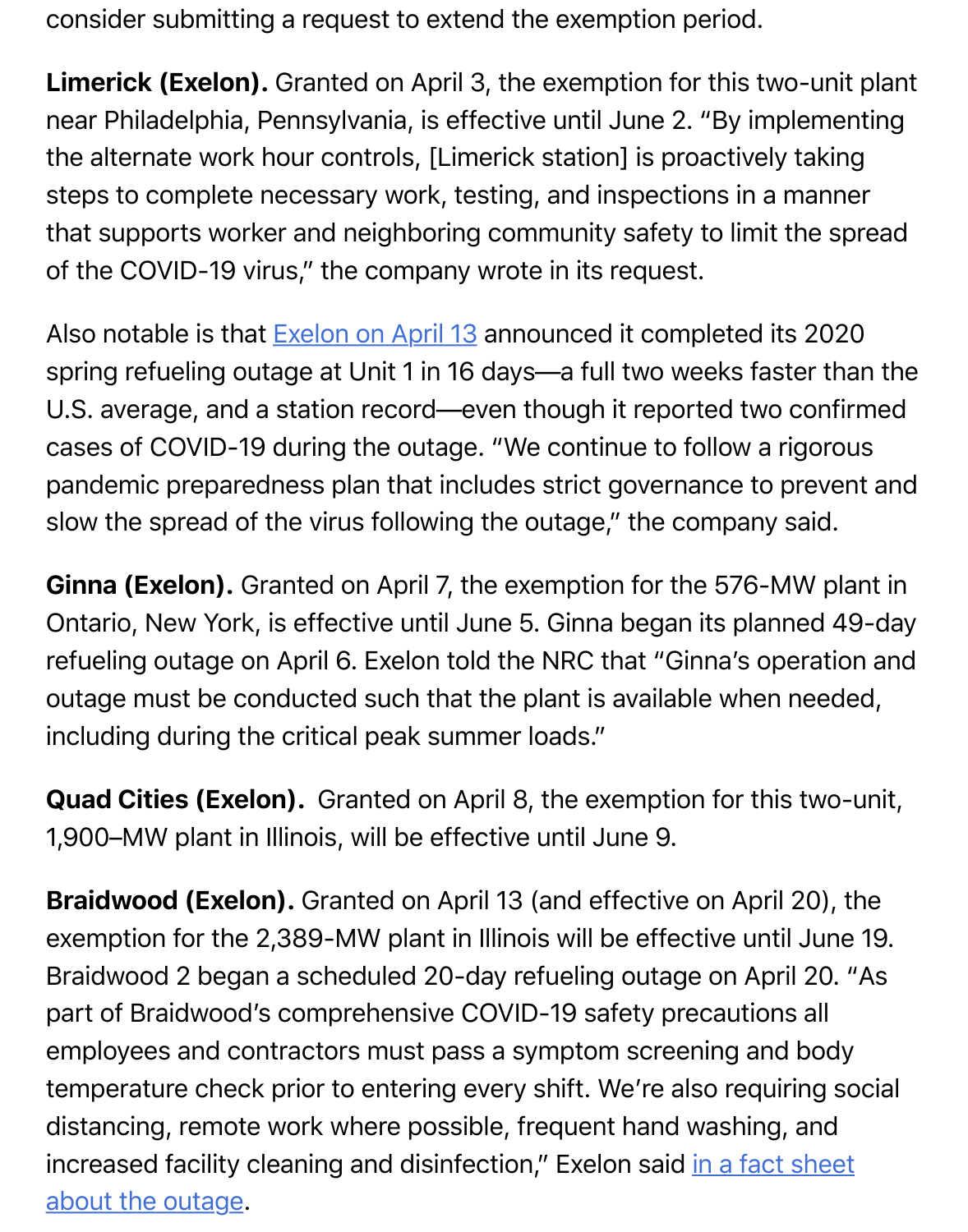On April 20, however, members of Congress sought details from the NRC about the process by which it is deciding to extend regulatory exem and how the NRC will ensure the extended work-hour order does no compromise worker health and safety. The NRC's general notification nuclear licensees fails "to identify the regulations subject to exempt describe the criteria for their approval," the lawmakers wrote. "The notification thus appears to offer the prospect of broad relief from regulatory requirements—including critical health and safety regulations engendering confusion about how and why plants such as Seabrool qualify." In a statement to *POWER* on April 22, the NRC said it would respond to the lawmakers through its "existing correspondence pro

**Palo Verde (Arizona Public Service Co.).** Granted on April 13, the exemption for the three-unit 3,937-MW Arizona plant will be effective June 15. Palo Verde 2 began a planned 28-day refueling outage on. "We have about 2,000 full-time employees at Palo Verde," Greg Car director of APS Nuclear Communications, told POWER in early April typical refueling outage, we bring in [an additional] 800 to 1,000 contract[ors. They do various jobs and have different skills. Some are](https://www.powermag.com/palo-verdes-refueling-ensure-safety-reliability/) radiation protection technicians, some are specialized welders, som other specialized jobs. Typically, not all of [them are on-site on the sa](https://www.powermag.com/palo-verdes-refueling-ensure-safety-reliability/)me day."

**Beaver Valley (Energy Harbor Nuclear Corp.).** Granted on April 18 exemption for the two-unit 1,872-MW plant in Shippingport, Pennsy effective until June 18. Beaver Valley 2 began a scheduled 23-day re outage on April 12.

In its April 18 letter to the NRC, Energy Harbor Nuclear (as FirstEner Solution's was renamed after it emerged from financial restructuring